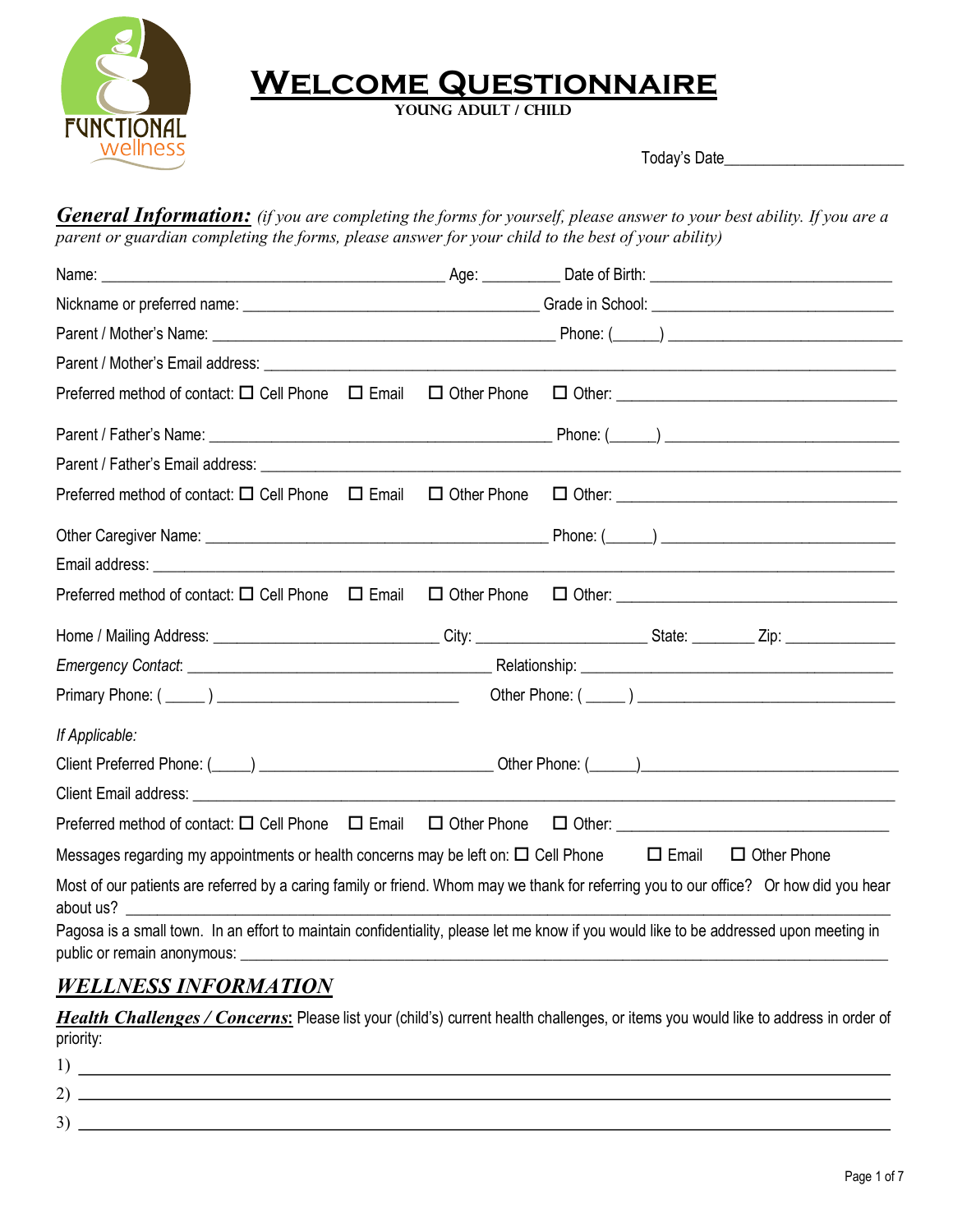Successful care is made possible when we have a thorough understanding of the current situation. The nature of your (child's) responses to the following questions, as well as your (child's) thoughtfulness and honesty, will assist in my understanding of your (child's) goals and desires pertaining to your (child's) health.

**Goals, Outcomes & Expectations**: What are your (child's) goals & expectations for today's visit? \_\_\_\_\_\_\_\_\_\_\_\_\_\_\_\_

|                                                                                                                                                                               | What are your (child's) long-term outcomes / goals & expectations for working together?                                                                                |
|-------------------------------------------------------------------------------------------------------------------------------------------------------------------------------|------------------------------------------------------------------------------------------------------------------------------------------------------------------------|
| What is your (child's) present level of commitment toward addressing any underlying causes of your symptoms?<br>$3 \qquad 4$<br>$0\%$<br>$2^{\sim}$<br>$1 \quad \blacksquare$ | 5 6 7 8<br>9<br>10<br>100%<br>What behaviors or lifestyles habits do you (your child) engage in regularly that you (your child) believe support your (child's) health? |
|                                                                                                                                                                               | What behaviors or lifestyles habits do you (your child) engage in regularly that you (your child) believe are harmful to your (child's)                                |
| protocol?                                                                                                                                                                     | What potential obstacles do you (your child) foresee in addressing lifestyle factors and in adhering to the recommended therapeutic                                    |
| <b>General Information:</b>                                                                                                                                                   |                                                                                                                                                                        |
|                                                                                                                                                                               |                                                                                                                                                                        |
|                                                                                                                                                                               |                                                                                                                                                                        |
|                                                                                                                                                                               | lbs                                                                                                                                                                    |
| <b>Pregnancy History</b> (If adopted, please answer to the best of your ability)                                                                                              |                                                                                                                                                                        |
| $\Box$ Severe viral infection during the first trimester                                                                                                                      | $\Box$ Alcohol consumption and/or drug use                                                                                                                             |
| $\Box$ Breech position during pregnancy                                                                                                                                       | $\Box$ Radiation exposure                                                                                                                                              |
| $\Box$ Accident or Infections                                                                                                                                                 | $\Box$ Hypertension (high blood pressure)                                                                                                                              |
| $\Box$ Smoking                                                                                                                                                                | $\Box$ Toxoplasmosis                                                                                                                                                   |
| $\Box$ Severe stress                                                                                                                                                          | □ Uncontrolled Diabetes                                                                                                                                                |
| $\Box$ Pre-eclampsia                                                                                                                                                          | $\Box$ Toxemia                                                                                                                                                         |
| $\Box$ C-section                                                                                                                                                              | $\Box$ Premature (2+ weeks)                                                                                                                                            |
| $\Box$ "Blue baby"                                                                                                                                                            |                                                                                                                                                                        |
|                                                                                                                                                                               |                                                                                                                                                                        |

\_\_\_\_\_\_\_\_\_\_\_\_\_\_\_\_\_\_\_\_\_\_\_\_\_\_\_\_\_\_\_\_\_\_\_\_\_\_\_\_\_\_\_\_\_\_\_\_\_\_\_\_\_\_\_\_\_\_\_\_\_\_\_\_\_\_\_\_\_\_\_\_\_\_\_\_\_\_\_\_\_\_\_\_\_\_\_\_\_\_\_\_\_\_\_\_\_\_\_\_\_\_\_\_\_\_\_\_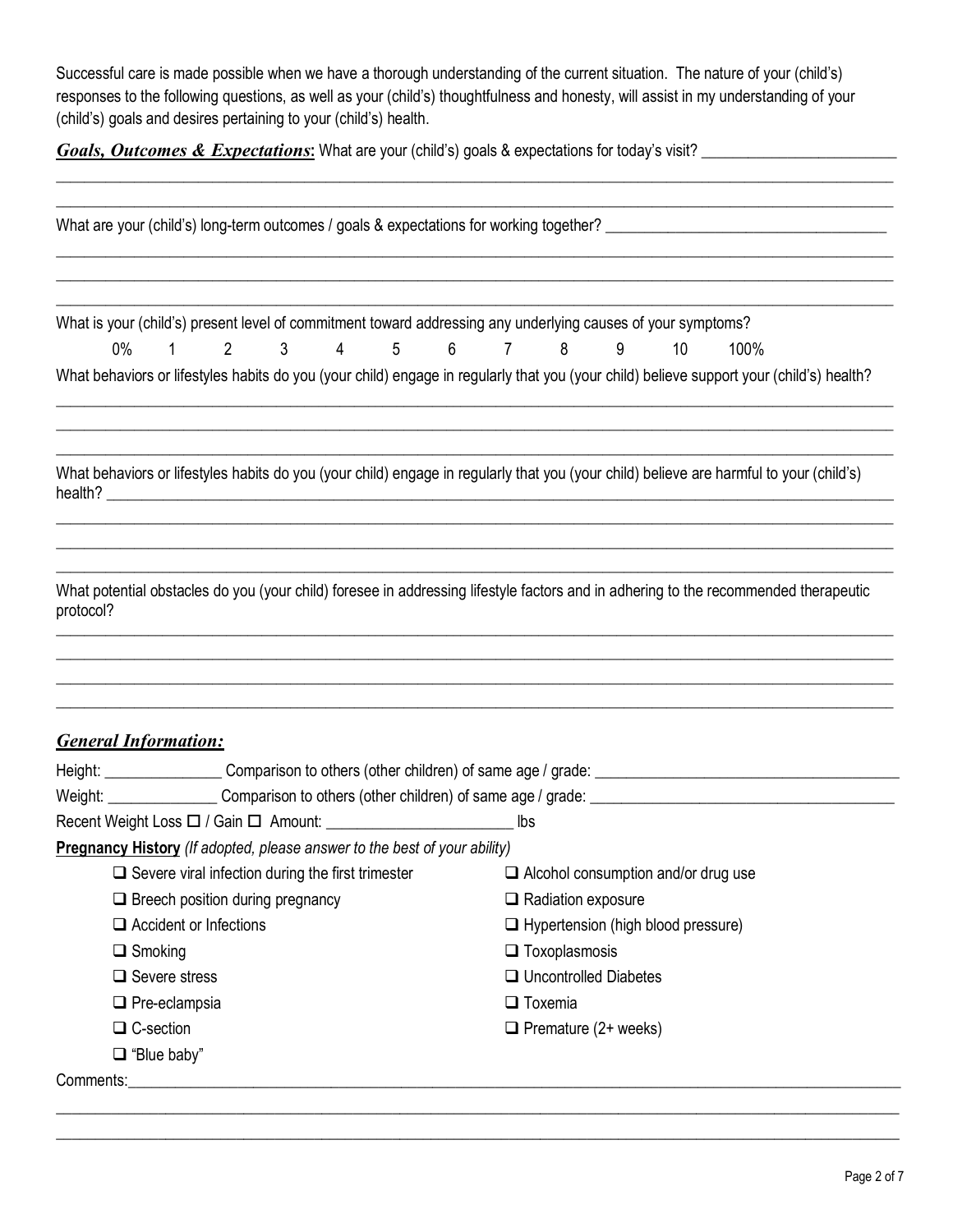| <b>Newborn History</b>                                                                                                              |                    |                               |                                             |                                                                  |                   |  |  |
|-------------------------------------------------------------------------------------------------------------------------------------|--------------------|-------------------------------|---------------------------------------------|------------------------------------------------------------------|-------------------|--|--|
| $\Box$ Difficulty latching/sucking                                                                                                  |                    |                               | $\Box$ Formula / bottle fed<br>$\Box$ Colic |                                                                  |                   |  |  |
|                                                                                                                                     |                    |                               |                                             |                                                                  |                   |  |  |
| $\Box$ Sleep through the night                                                                                                      |                    |                               | $\Box$ Difficulty sleeping                  |                                                                  |                   |  |  |
| $\Box$ Frequent Infections                                                                                                          |                    |                               |                                             |                                                                  |                   |  |  |
| <b>Developmental History</b>                                                                                                        |                    |                               |                                             |                                                                  |                   |  |  |
| $\Box$ Difficulty with crawling (on all fours)                                                                                      |                    |                               | $\Box$ Did not crawl on all fours           |                                                                  |                   |  |  |
| $\Box$ Difficulty learning to ride a bike                                                                                           |                    |                               | $\Box$ Appeared clumsy                      |                                                                  |                   |  |  |
| $\Box$ Difficulty learning to read                                                                                                  |                    |                               | $\Box$ Difficulty with writing              |                                                                  |                   |  |  |
| $\Box$ Difficulty using utensils                                                                                                    |                    |                               | $\Box$ Difficulty buttoning clothing        |                                                                  |                   |  |  |
| $\Box$ Difficulty tying shoes                                                                                                       |                    |                               |                                             | $\Box$ Difficulty or awkward with walking/running                |                   |  |  |
| $\Box$ Poor hand-eye coordination                                                                                                   |                    |                               |                                             | $\Box$ Difficulty sitting still or paying attention              |                   |  |  |
|                                                                                                                                     |                    |                               |                                             |                                                                  |                   |  |  |
|                                                                                                                                     |                    |                               |                                             |                                                                  |                   |  |  |
|                                                                                                                                     |                    |                               |                                             |                                                                  |                   |  |  |
| <b>Neurological / Other</b>                                                                                                         |                    |                               |                                             |                                                                  |                   |  |  |
| $\Box$ Hearing loss or impairment                                                                                                   |                    |                               | $\Box$ Visual impairment                    |                                                                  |                   |  |  |
| $\Box$ Neurological disorders                                                                                                       |                    |                               | $\Box$ Anxiety/Depression                   |                                                                  |                   |  |  |
| Obsessive Compulsive Disorder (OCD)                                                                                                 |                    |                               |                                             | Autism/Autism Spectrum Disorder                                  |                   |  |  |
| $\Box$ ADD/ADHD                                                                                                                     |                    |                               | □ Tourette's Syndrome                       |                                                                  |                   |  |  |
| $\Box$ Dyslexia                                                                                                                     |                    |                               |                                             |                                                                  |                   |  |  |
| <b>Childhood Illnesses</b>                                                                                                          |                    |                               |                                             |                                                                  |                   |  |  |
| $\Box$ Scarlet fever                                                                                                                | $\Box$ Diphtheria  | $\Box$ Rheumatic Fever        |                                             | $\Box$ Mumps                                                     | $\square$ Measles |  |  |
| $\Box$ Rubella                                                                                                                      | $\Box$ Chicken pox | $\Box$ Mononucleosis          |                                             | $\Box$ Pertussis                                                 |                   |  |  |
| <b>Immunizations</b>                                                                                                                |                    |                               |                                             |                                                                  |                   |  |  |
| Polio<br>$\Box$ $Y$ $\Box$ $N$                                                                                                      | Diphtheria         | $\Box$ $Y$ $\Box$ $N$         |                                             | Tetanus $\Box$ $\Upsilon$ $\Box$ N                               |                   |  |  |
| Pertussis<br>$\Box$ $Y$ $\Box$ $N$                                                                                                  |                    | Measles/Mumps/Rubella ロ Y ロ N |                                             | Other:                                                           |                   |  |  |
|                                                                                                                                     |                    |                               |                                             |                                                                  |                   |  |  |
|                                                                                                                                     |                    |                               |                                             |                                                                  |                   |  |  |
| Some health issues can be related to our familial nationality or heritage. Please list your family heritage below:                  |                    |                               |                                             |                                                                  |                   |  |  |
|                                                                                                                                     |                    |                               |                                             |                                                                  |                   |  |  |
|                                                                                                                                     |                    |                               |                                             |                                                                  |                   |  |  |
|                                                                                                                                     |                    |                               |                                             |                                                                  |                   |  |  |
|                                                                                                                                     |                    |                               |                                             |                                                                  |                   |  |  |
|                                                                                                                                     |                    |                               |                                             |                                                                  |                   |  |  |
| Have you (your child) recently lost any close family members, friends or pets? $\Box$ Y $\Box$ N Please provide details:            |                    |                               |                                             |                                                                  |                   |  |  |
|                                                                                                                                     |                    |                               |                                             | <u> 1999 - Johann John Stone, Amerikaansk politiker (* 1950)</u> |                   |  |  |
|                                                                                                                                     |                    |                               |                                             |                                                                  |                   |  |  |
|                                                                                                                                     |                    |                               |                                             |                                                                  |                   |  |  |
| Have you (your child) ever lived near farming, a golf course, powerlines, known chemicals in the water, soil etc? $\Box$ Y $\Box$ N |                    |                               |                                             |                                                                  |                   |  |  |
|                                                                                                                                     |                    |                               |                                             |                                                                  |                   |  |  |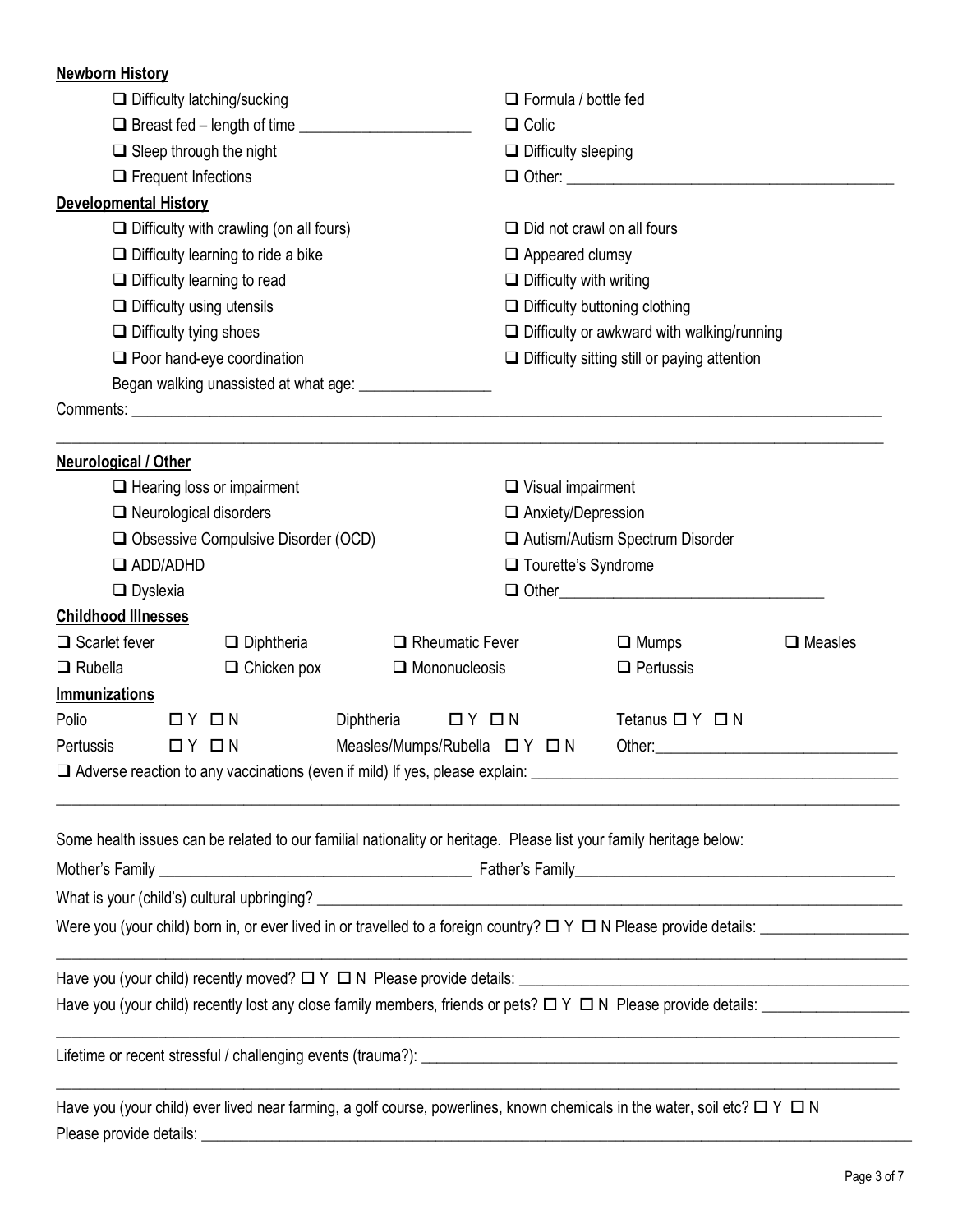| Do you (your child) go outside barefoot? $\Box Y \Box N$ Do you (your child) wear sunblock? $\Box Y \Box N$ Drink water with activity? $\Box Y \Box N$                                                                         |  |                       |  |
|--------------------------------------------------------------------------------------------------------------------------------------------------------------------------------------------------------------------------------|--|-----------------------|--|
|                                                                                                                                                                                                                                |  |                       |  |
|                                                                                                                                                                                                                                |  | $\Box$ $Y$ $\Box$ $N$ |  |
| Difficulty falling asleep? $\Box Y \Box N$ Difficulty staying asleep? $\Box Y \Box N$ Tired after full night's sleep?                                                                                                          |  | $\Box$ $Y$ $\Box$ $N$ |  |
| Number of Bowel Movements per day _______________________ Use of coffee or other means to stimulate a movement?                                                                                                                |  | $\Box$ $Y$ $\Box$ $N$ |  |
| If eating habits have recently changed, please complete the following questions with the OLD way of eating, and then explain in the<br>space below each item how the eating habits have changed.                               |  |                       |  |
|                                                                                                                                                                                                                                |  |                       |  |
|                                                                                                                                                                                                                                |  |                       |  |
|                                                                                                                                                                                                                                |  |                       |  |
|                                                                                                                                                                                                                                |  |                       |  |
|                                                                                                                                                                                                                                |  |                       |  |
|                                                                                                                                                                                                                                |  |                       |  |
|                                                                                                                                                                                                                                |  |                       |  |
|                                                                                                                                                                                                                                |  |                       |  |
|                                                                                                                                                                                                                                |  |                       |  |
|                                                                                                                                                                                                                                |  |                       |  |
|                                                                                                                                                                                                                                |  |                       |  |
| Lightheaded / irritable when hungry? $\Box Y \Box N$ Crave sugar / salt? $\Box Y \Box N$ Fatigue after meals? $\Box Y \Box N$                                                                                                  |  |                       |  |
| Need coffee/sweets 3-5pm? $\Box Y$ $\Box N$ Past / current Eating Disorder? $\Box Y$ $\Box N$ Currently dieting? $\Box Y$ $\Box N$                                                                                             |  |                       |  |
|                                                                                                                                                                                                                                |  |                       |  |
|                                                                                                                                                                                                                                |  |                       |  |
| Any dietary restrictions / allergies? $\Box$ Y $\Box$ N Please explain current eating philosophy or plan: (vegetarian, gluten / dairy intolerance,                                                                             |  |                       |  |
| Kosher, paleo, keto, weigh-watchers, carnivore, autoimmune paleo, etc.) [1989] The Connection Connection Connection Cost of Assembly Cost of Assembly Cost of Assembly Cost of Assembly Cost of Assembly Cost of Assembly Cost |  |                       |  |
|                                                                                                                                                                                                                                |  |                       |  |
| Watch TV / Movies / use a computer? $\Box Y \Box N$ How many hours per day? TV: Canadian Match TV / Movies / use a computer:                                                                                                   |  |                       |  |
| Use of "blue light blocking" glasses or filters? $\Box Y \Box N$ How many hours per day? __________________                                                                                                                    |  |                       |  |

**pertain to your (child's) current concerns, they are very important to help formulate an understanding of your (child's) current situation, and possible treatment plan, as well as to make proper referrals if necessary.**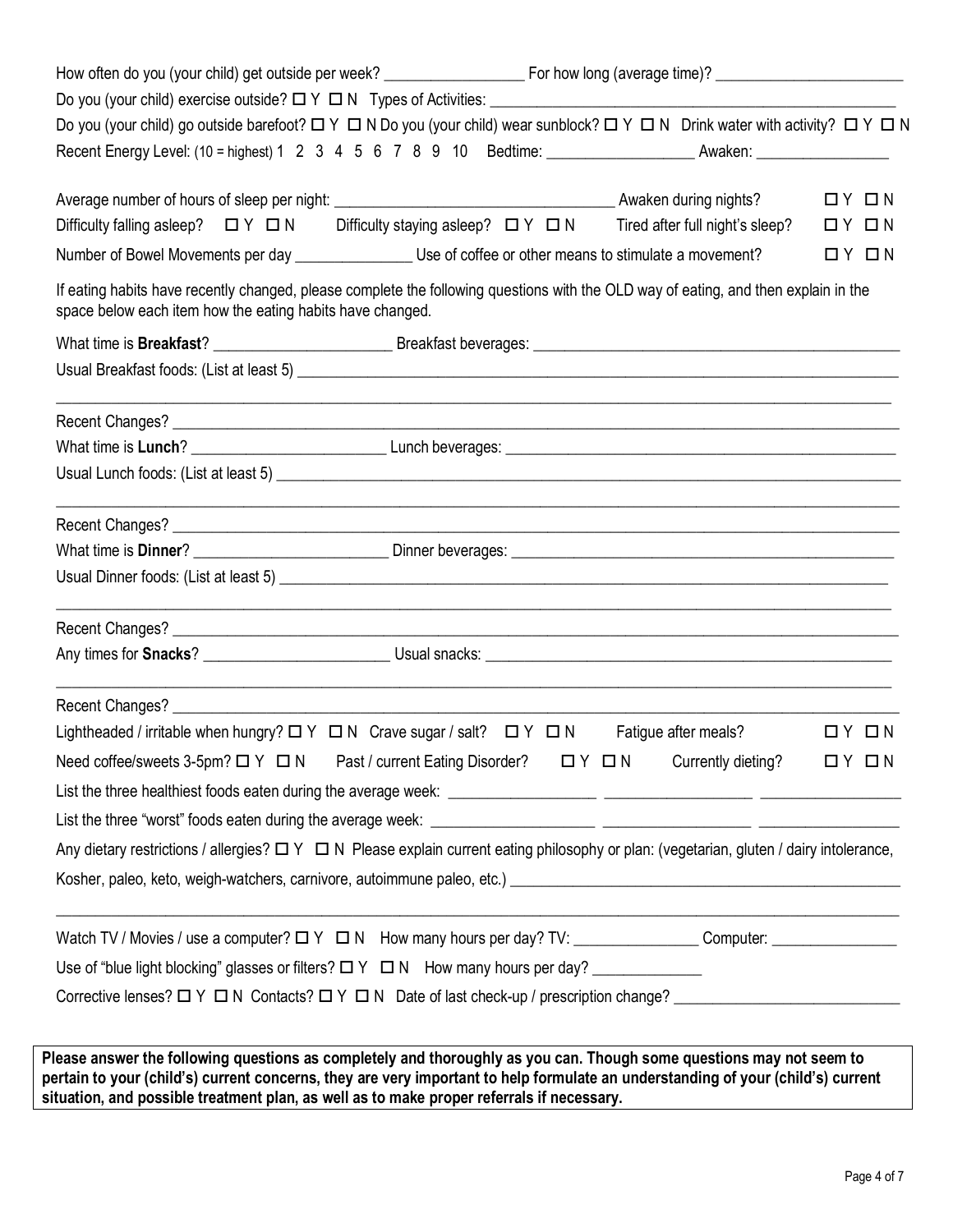| Most Recent Exams: (dates) General Physical: ___________________________________                                                                                                                                               |  |                                                                                              |                                                                                                                                                                                |  |  |  |  |  |
|--------------------------------------------------------------------------------------------------------------------------------------------------------------------------------------------------------------------------------|--|----------------------------------------------------------------------------------------------|--------------------------------------------------------------------------------------------------------------------------------------------------------------------------------|--|--|--|--|--|
|                                                                                                                                                                                                                                |  |                                                                                              |                                                                                                                                                                                |  |  |  |  |  |
|                                                                                                                                                                                                                                |  |                                                                                              |                                                                                                                                                                                |  |  |  |  |  |
|                                                                                                                                                                                                                                |  | Have you (your child) received any of the following therapies? (Please check all that apply) |                                                                                                                                                                                |  |  |  |  |  |
| $\Box$ Nutritional Therapy                                                                                                                                                                                                     |  |                                                                                              | □ Acupuncture □ Chiropractic □ Energy Medicine □ Herbal Medicine (Chinese or Naturopathic)<br>□ Spiritual Medicine □ Therapeutic Massage □ Other _____________________________ |  |  |  |  |  |
|                                                                                                                                                                                                                                |  |                                                                                              | Have you (your child) had covid-19? $\Box Y \Box N$ Has anyone in the home or school had covid-19? $\Box Y \Box N$                                                             |  |  |  |  |  |
|                                                                                                                                                                                                                                |  |                                                                                              |                                                                                                                                                                                |  |  |  |  |  |
| Please provide any additional details: Letter and the state of the state of the state of the state of the state of the state of the state of the state of the state of the state of the state of the state of the state of the |  |                                                                                              |                                                                                                                                                                                |  |  |  |  |  |
| <b>MEDICAL HISTORY:</b>                                                                                                                                                                                                        |  |                                                                                              |                                                                                                                                                                                |  |  |  |  |  |

Have you (your child) ever experienced the following or been diagnosed as having any of the following:

| $\Box$ Illnesses accompanied by a high fever | $\Box$ Dizziness                                            |
|----------------------------------------------|-------------------------------------------------------------|
| $\Box$ Frequent headaches                    | $\Box$ Diabetes                                             |
| $\Box$ Seizures / Convulsions                | $\Box$ Hypoglycemia (low blood sugar)                       |
| $\Box$ Chronic ear infections / earaches     | $\Box$ Trouble with bladder control (including bed wetting) |
| $\Box$ Head injury                           | $\Box$ Fainting                                             |
| $\Box$ Serious fall(s) or repetitive falls   | $\Box$ High blood pressure                                  |
| $\Box$ Serious illness                       | $\Box$ Heart disease                                        |
| $\Box$ Epilepsy                              | $\Box$ Asthma                                               |
| $\Box$ Meningitis                            | $\Box$ Sinus problems                                       |
| $\Box$ Allergies to foods                    | $\Box$ Constipation                                         |
| $\Box$ Environmental allergies               | $\Box$ Diarrhea                                             |
| $\Box$ Chemical insensitivities              | $\Box$ Digestive disorders                                  |

 $\Box$  Neck or back problems  $\Box$  Joint or muscle problems

## *HEALTH & FAMILY HISTORY:*

Mark an X for any conditions that you / your child, or any of your family members have now or have had in the past:

|                              | Self | <b>Mother</b> | <b>Father</b> | Sibling(s) | Paternal<br>Grandparent | <b>Maternal</b><br>Grandparent |
|------------------------------|------|---------------|---------------|------------|-------------------------|--------------------------------|
| <b>Alcoholism</b>            |      |               |               |            |                         |                                |
| Alzheimer's Disease          |      |               |               |            |                         |                                |
| Anemia                       |      |               |               |            |                         |                                |
| Autism (spectrum disorders)  |      |               |               |            |                         |                                |
| Cancer                       |      |               |               |            |                         |                                |
| Cold sores                   |      |               |               |            |                         |                                |
| Covid-19                     |      |               |               |            |                         |                                |
| Deep vein thrombosis         |      |               |               |            |                         |                                |
| Depression/Anxiety           |      |               |               |            |                         |                                |
| <b>Diabetes</b>              |      |               |               |            |                         |                                |
| Dementia                     |      |               |               |            |                         |                                |
| Eczema/Psoriasis             |      |               |               |            |                         |                                |
| Epilepsy                     |      |               |               |            |                         |                                |
| Epstein Barr / mononucleosis |      |               |               |            |                         |                                |
| Goiter                       |      |               |               |            |                         |                                |
| Gout                         |      |               |               |            |                         |                                |
| Heart disease                |      |               |               |            |                         |                                |
| Hepatitis A/B/C              |      |               |               |            |                         |                                |
| Herpes                       |      |               |               |            |                         |                                |
| <b>High Blood Pressure</b>   |      |               |               |            |                         |                                |
| <b>HIV/AIDS</b>              |      |               |               |            |                         |                                |
| Lyme                         |      |               |               |            |                         |                                |
| Parkinson's Disease          |      |               |               |            |                         |                                |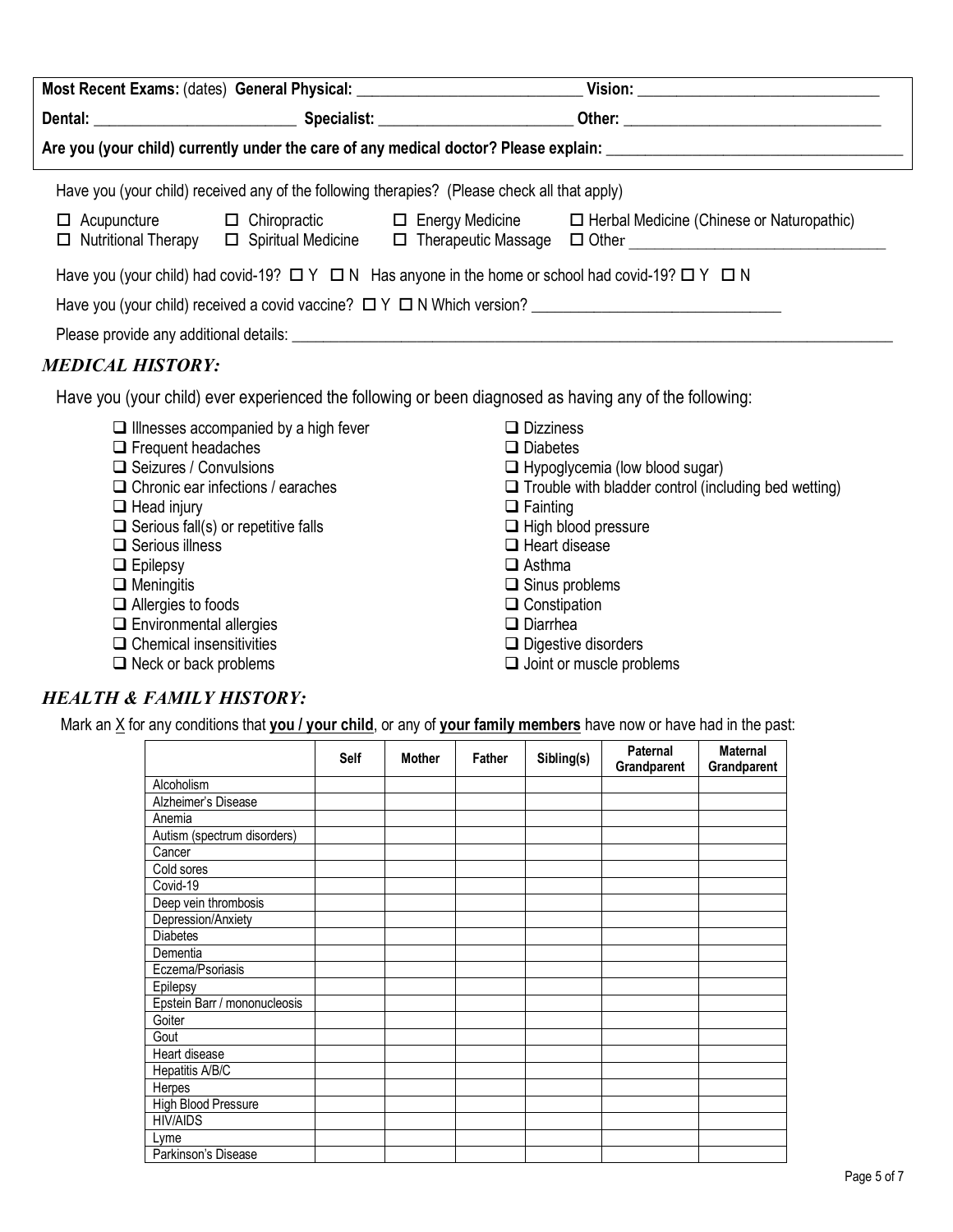|                                                                                                          | Pleurisy       |                   |                                                |                  |                   |                     |                                                                                                                                                                                                                                                                                                                                                                       |                                                                                                                         |
|----------------------------------------------------------------------------------------------------------|----------------|-------------------|------------------------------------------------|------------------|-------------------|---------------------|-----------------------------------------------------------------------------------------------------------------------------------------------------------------------------------------------------------------------------------------------------------------------------------------------------------------------------------------------------------------------|-------------------------------------------------------------------------------------------------------------------------|
|                                                                                                          | Pneumonia      |                   |                                                |                  |                   |                     |                                                                                                                                                                                                                                                                                                                                                                       |                                                                                                                         |
|                                                                                                          | <b>Stroke</b>  |                   |                                                |                  |                   |                     |                                                                                                                                                                                                                                                                                                                                                                       |                                                                                                                         |
|                                                                                                          | Tumor(s)       |                   |                                                |                  |                   |                     |                                                                                                                                                                                                                                                                                                                                                                       |                                                                                                                         |
|                                                                                                          | Ulcer(s)       |                   |                                                |                  |                   |                     |                                                                                                                                                                                                                                                                                                                                                                       |                                                                                                                         |
|                                                                                                          | Other:         |                   |                                                |                  |                   |                     |                                                                                                                                                                                                                                                                                                                                                                       |                                                                                                                         |
| $\Box$ Automobile                                                                                        |                | $\Box$ Motorcycle | $\Box$ Bicycle                                 | $\square$ Sports | $\Box$ Playground |                     | ACCIDENTS: Have you (your child) been involved in any of the following types of accidents? (check all that apply)<br>$\Box$ Violence                                                                                                                                                                                                                                  | $\Box$ Other                                                                                                            |
| Year (approximate)                                                                                       |                |                   | Please describe (injuries, treatment, outcome) |                  |                   |                     |                                                                                                                                                                                                                                                                                                                                                                       |                                                                                                                         |
|                                                                                                          |                |                   |                                                |                  |                   |                     |                                                                                                                                                                                                                                                                                                                                                                       |                                                                                                                         |
|                                                                                                          |                |                   |                                                |                  |                   |                     |                                                                                                                                                                                                                                                                                                                                                                       |                                                                                                                         |
|                                                                                                          |                |                   |                                                |                  |                   |                     |                                                                                                                                                                                                                                                                                                                                                                       |                                                                                                                         |
| <b>INJURIES:</b> Have you (your child) ever injured any of the following regions? (check all that apply) |                |                   |                                                |                  |                   |                     |                                                                                                                                                                                                                                                                                                                                                                       |                                                                                                                         |
| $\Box$ Head                                                                                              | $\square$ Neck |                   | $\Box$ Rib/Chest                               | $\square$ Back   | $\Box$ Pelvis/Hip |                     | $\Box$ Arm/Hand                                                                                                                                                                                                                                                                                                                                                       | $\Box$ Leg/Foot                                                                                                         |
| Year (approximate)                                                                                       |                |                   | Please describe (injuries, treatment, outcome) |                  |                   |                     |                                                                                                                                                                                                                                                                                                                                                                       |                                                                                                                         |
|                                                                                                          |                |                   |                                                |                  |                   |                     |                                                                                                                                                                                                                                                                                                                                                                       |                                                                                                                         |
|                                                                                                          |                |                   |                                                |                  |                   |                     |                                                                                                                                                                                                                                                                                                                                                                       |                                                                                                                         |
|                                                                                                          |                |                   |                                                |                  |                   |                     |                                                                                                                                                                                                                                                                                                                                                                       |                                                                                                                         |
|                                                                                                          |                |                   |                                                |                  |                   |                     |                                                                                                                                                                                                                                                                                                                                                                       | <b>SERIOUS ILLNESSES / HOSPITALIZATIONS / SURGERIES:</b> Please detail hospitalizations / serious illnesses / surgeries |
| Year (approximate)                                                                                       |                | Reason            |                                                |                  | <b>Outcome</b>    |                     |                                                                                                                                                                                                                                                                                                                                                                       |                                                                                                                         |
|                                                                                                          |                |                   |                                                |                  |                   |                     |                                                                                                                                                                                                                                                                                                                                                                       |                                                                                                                         |
|                                                                                                          |                |                   |                                                |                  |                   |                     |                                                                                                                                                                                                                                                                                                                                                                       |                                                                                                                         |
|                                                                                                          |                |                   |                                                |                  |                   |                     |                                                                                                                                                                                                                                                                                                                                                                       |                                                                                                                         |
| <b>Medication Name</b>                                                                                   |                |                   |                                                |                  |                   |                     | MEDICATIONS: Please list all medications you (your child) are currently or have recently taken (prescribed or over-the-counter)<br><b>Condition</b> Condition Condition Condition Condition Condition Condition Condition Condition Condition Condition Condition Condition Condition Condition Condition Condition Condition Condition Condition Condition Condition |                                                                                                                         |
|                                                                                                          |                |                   |                                                |                  |                   |                     |                                                                                                                                                                                                                                                                                                                                                                       |                                                                                                                         |
|                                                                                                          |                |                   |                                                |                  |                   |                     |                                                                                                                                                                                                                                                                                                                                                                       |                                                                                                                         |
|                                                                                                          |                |                   |                                                |                  |                   |                     |                                                                                                                                                                                                                                                                                                                                                                       |                                                                                                                         |
|                                                                                                          |                |                   |                                                |                  |                   |                     |                                                                                                                                                                                                                                                                                                                                                                       |                                                                                                                         |
|                                                                                                          |                |                   |                                                |                  |                   |                     |                                                                                                                                                                                                                                                                                                                                                                       |                                                                                                                         |
| <b>NUTRITIONAL SUPPLEMENTS: Please list all Vitamins and Nutritional Supplements</b>                     |                |                   |                                                |                  |                   |                     |                                                                                                                                                                                                                                                                                                                                                                       |                                                                                                                         |
| <b>Supplement</b>                                                                                        |                |                   | <b>Brand &amp; Amount Consumed</b>             |                  |                   | <b>Date Started</b> | Prescribed by? (if applicable)                                                                                                                                                                                                                                                                                                                                        |                                                                                                                         |
|                                                                                                          |                |                   |                                                |                  |                   |                     |                                                                                                                                                                                                                                                                                                                                                                       |                                                                                                                         |
|                                                                                                          |                |                   |                                                |                  |                   |                     |                                                                                                                                                                                                                                                                                                                                                                       |                                                                                                                         |
|                                                                                                          |                |                   |                                                |                  |                   |                     |                                                                                                                                                                                                                                                                                                                                                                       |                                                                                                                         |

**PREVIOUS MEDICATION HISTORY:** Please list an approximate number of times you (your child) have taken antibiotics for ear infections, illnesses, skin disorders (including acne), dental procedures, surgery etc.

Any long term antibiotic (1 month or more) or Intravenous (IV) ?  $\Box Y$   $\Box N$  Ever taken probiotics?  $\Box Y$   $\Box N$